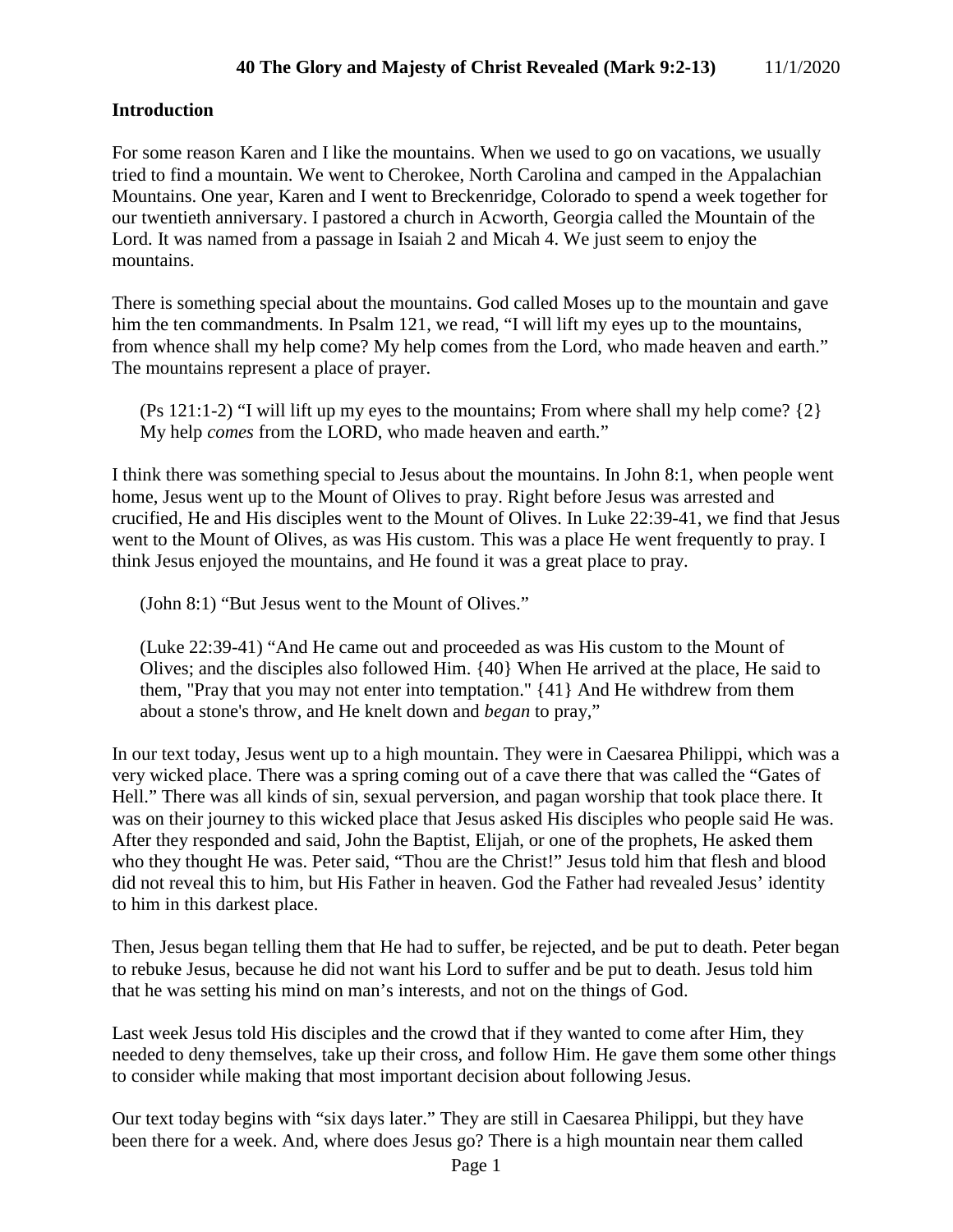Mount Hermon. The text does not say Mount Hermon, but most scholars believe that this is where He went. It is 9,150 feet in elevation and it matches their location and the text. There is a ski slope there, so that tells me that they probably went there in the summer, not the winter. Jesus took Peter, James, and John and brought them up to the mountain. I want to cover three things this morning. First, I want to talk about going up to the mountain. Second, I want to talk about what happened while they were on the mountain. Last, I want to talk about their trip down the mountain. The title of the message is the glory and majesty of Christ Revealed. Most people know this passage by the title, Transfiguration. I call it the glory and majesty of Christ revealed because that is the significance of the whole passage. Let's read our passage.

# **The Glory and Majesty of Christ Revealed** (Mark 9:2-13)

- 1. Going up the Mountain
- 2. Vision at the Top
- 3. Going down the Mountain

(Mark 9:2-13) "Six days later, Jesus \*took with Him Peter and James and John, and \*brought them up on a high mountain by themselves. And He was transfigured before them; {3} and His garments became radiant and exceedingly white, as no launderer on earth can whiten them. {4} Elijah appeared to them along with Moses; and they were talking with Jesus. {5} Peter \*said to Jesus, "Rabbi, it is good for us to be here; let us make three tabernacles, one for You, and one for Moses, and one for Elijah." {6} For he did not know what to answer; for they became terrified. {7} Then a cloud formed, overshadowing them, and a voice came out of the cloud, "This is My beloved Son, listen to Him!" {8} All at once they looked around and saw no one with them anymore, except Jesus alone. {9} As they were coming down from the mountain, He gave them orders not to relate to anyone what they had seen, until the Son of Man rose from the dead. {10} They seized upon that statement, discussing with one another what rising from the dead meant. {11} They asked Him, saying, "*Why is it* that the scribes say that Elijah must come first?" {12} And He said to them, "Elijah does first come and restore all things. And *yet* how is it written of the Son of Man that He will suffer many things and be treated with contempt? {13} "But I say to you that Elijah has indeed come, and they did to him whatever they wished, just as it is written of him."

### 1. **Going up the Mountain** (Mark 9:2)

Our text begins with six days later. This is six days later than the last scene, where the identity of Jesus had been revealed to Peter. In Matthew 17:1, he also recorded that this took place six days later. However, in Luke's account, he records that it was "some eight days after theses sayings." Why the difference. In Barnes notes, he states that Mark and Matthew mention the six days that intervened between the day of the conversation and the transfiguration, and Luke includes both of those days. Luke does fix a precise time. In the Greek it is "about eight days after." Barnes' Notes on the New Testament.

(Mark 9:2) "Six days later, Jesus \*took with Him Peter and James and John, and \*brought them up on a high mountain by themselves. And He was transfigured before them;"

(Luke 9:28) "Some eight days after these sayings, He took along Peter and John and James, and went up on the mountain to pray."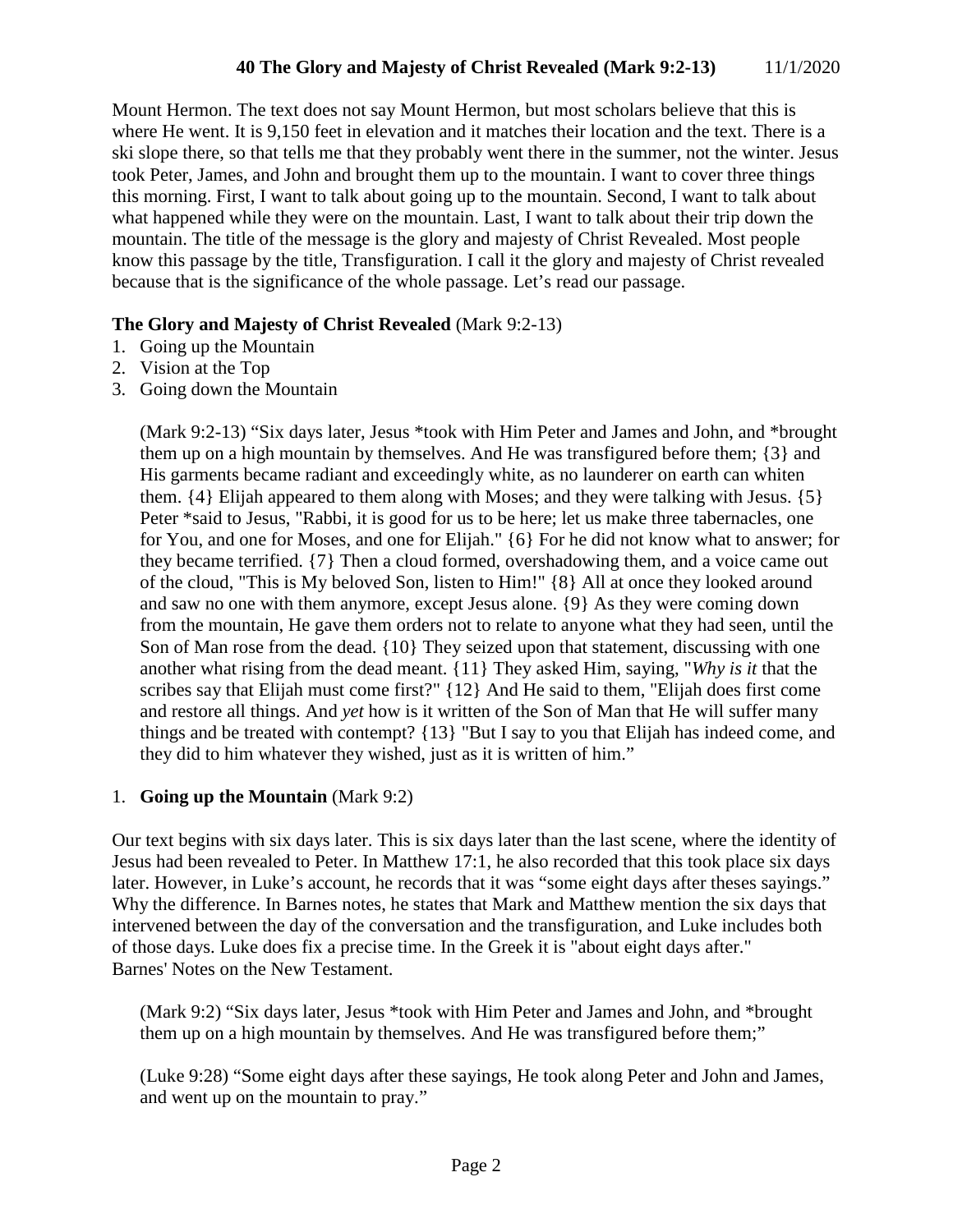Jesus took with him Peter, James and John. Jesus had an inner circle, which included Peter, James and John. Then, He had the other nine apostles. Then, there were many others that accompanied Jesus. We know that He sent out seventy in Luke 10:1. We don't know why He only took these three with Him, but that is what He did.

Why did Jesus go up to the mountain? I mentioned that He frequently went to the Mount of Olives to pray. This is exactly why Jesus went up to the mountain; He went to pray. Mark and Matthew do not record why, but Luke was very specific in saying that they went up to the mountain to pray.

In Mark 8:31-32, Jesus was telling His disciples that He had to suffer, be rejected and be put to death. In Mark 8:34-38, He told the crowds that if they wanted to come after Him, they would have to take up their crosses. The cross is on His mind. In 1 Peter 5:7, we are told to cast our cares upon Him because He cares for us. When Jesus had cares, He went to the Father and cast those cares on the Father. Jesus was constantly speaking to the Father about things on a daily basis, but this was not the daily things; this was something big and burdensome. Jesus is going up to the mountain to pray about His departure.

(1 Pet 5:7) "casting all your anxiety on Him, because He cares for you."

We see in Mark 9:4 that Elijah and Moses appeared to Jesus and were talking to Him. It does not say what they were talking about. But, in Luke's account, He said that they were speaking to Jesus about "His departure which He was about to accomplish at Jerusalem." Jesus was burdened about His departure. He tried to talk to the disciples and got a rebuke from Peter. The disciples did not really understand all that was getting ready to happen, but Jesus knew full and well what was going to happen, and He was burdened about it. So, He went up to the mountain to pray and the Father sent Elijah and Moses to speak to Him about His departure.

(Luke 9:30-31) "And behold, two men were talking with Him; and they were Moses and Elijah, {31} who, appearing in glory, were speaking of His departure which He was about to accomplish at Jerusalem."

Jesus went up to the mountain to pray, and Elijah and Moses appear. In Matthew's account, after they had left, Jesus told them not to tell the vision to anyone until after He had risen from the dead. They appeared to Jesus in a vision, and all four of them saw the vision. When we spend time with the Father in prayer, concentrated prayer, things like this are more likely to happen.

(Matt 17:9) "As they were coming down from the mountain, Jesus commanded them, saying, "Tell the vision to no one until the Son of Man has risen from the dead."

In Acts 13, the leaders at the church at Antioch were ministering to the Lord and fasting, and the Holy Spirit told them to set apart Barnabas and Paul for the work that He was calling them to do. This prophetic word came as they were ministering to the Lord. Things happen when you spend time in worship, and prayer and fasting. I have found that it is really important to journal while fasting, because prophetic words, visions, and other things happen.

(Acts 13:2-3) "While they were ministering to the Lord and fasting, the Holy Spirit said, "Set apart for Me Barnabas and Saul for the work to which I have called them." {3} Then, when they had fasted and prayed and laid their hands on them, they sent them away."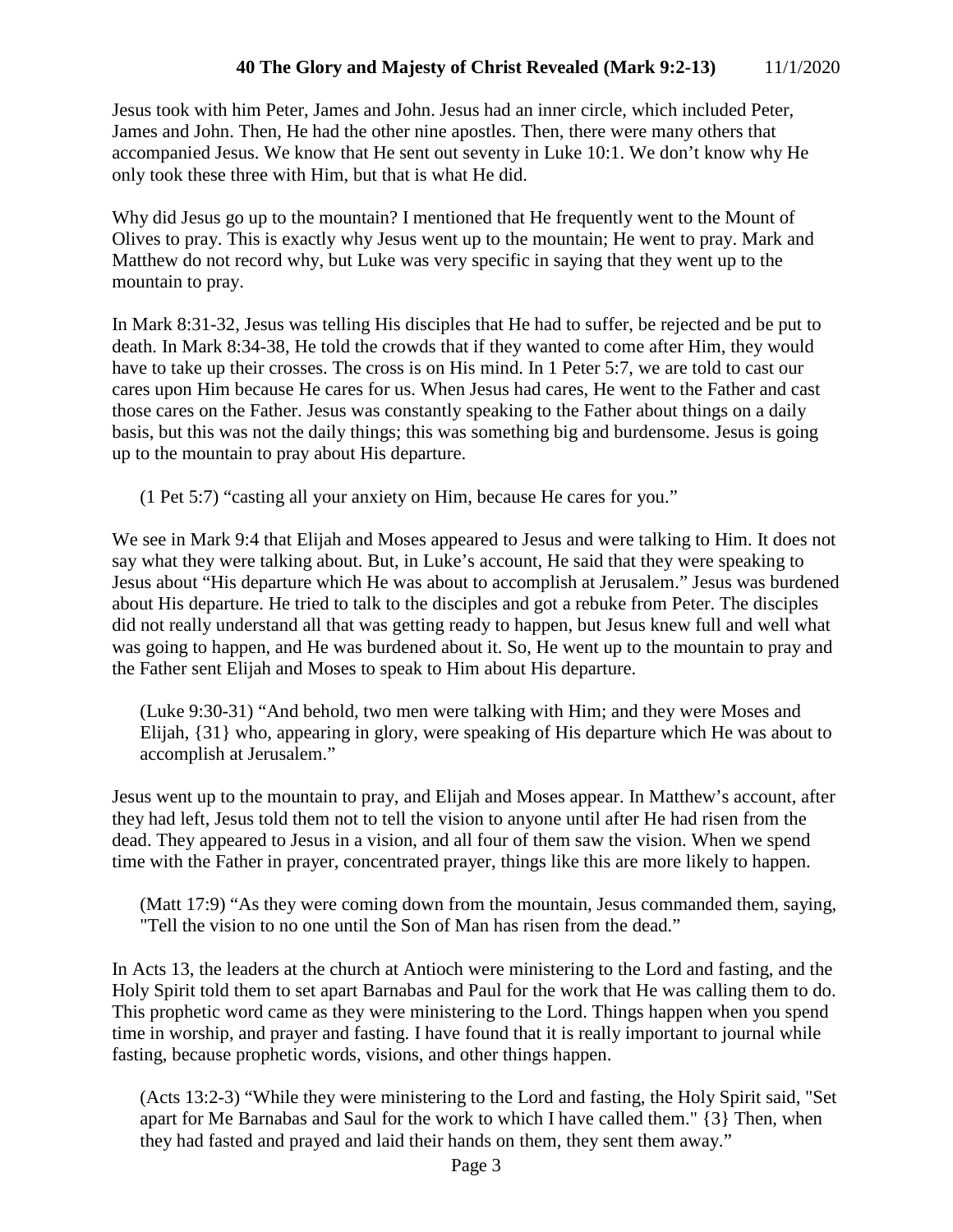In 1 Samuel 3:1, the Lord said that "word from the Lord was rare in those days, visions were infrequent." Why was the word rare? Why were visions infrequent? Notice what little Samuel was doing. He was ministering to the Lord, and it is in contrast to Eli, who was the priest. While Samuel was ministering to the Lord, the Lord appeared to Samuel and revealed Himself to him.

(1 Sam 3:1) "Now the boy Samuel was ministering to the LORD before Eli. And word from the LORD was rare in those days, visions were infrequent."

Are you burdened about some things? Let me encourage you to cast your cares upon the Lord. Go the mountain and spend time with the Lord. Take a friend with you and let them pray with you. That is what Jesus did. He took Peter, James, and John with Him to pray about the things that were on His mind.

Do you need vision and a word from the Lord? Let me encourage you to spend time ministering to the Lord. Go spend time on the mountain and ask the Lord for a word and a vision. Lift your eyes up to the mountain. From whence shall your help come. Your help comes from the Lord who made heaven and earth. (Ps 121:1-2)

# **2. Vision on the Mountain** (Mark 9:2-8)

While they were on the mountain, Jesus was transfigured before them. The Greek word is metamorphoo (Strong's G3339), which means to change, transfigure, or transform. It is the root word for our English word, metamorphous, which is used to describe what happens to a caterpillar as he turns into a butterfly. Metamorphoo is used four times in the New Testament: Mark 9:2, Matthew 17:2, Romans 12:2, and 2 Corinthians 3:18. In Mark and Matthew, it is used to describe what happened to Jesus on the mountain. In Romans 12:2, it is used to exhort us not to be conformed to the world, but to be transformed by the renewing of our minds. In 2 Corinthians 3:18, Paul wrote that we are being transformed by beholding the glory of the Lord.

(Mark 9:2b) "…And He was transfigured before them;"

(Rom 12:2) "And do not be conformed to this world, but be transformed by the renewing of your mind, so that you may prove what the will of God is, that which is good and acceptable and perfect."

(2 Cor 3:18) "But we all, with unveiled face, beholding as in a mirror the glory of the Lord, are being transformed into the same image from glory to glory, just as from the Lord, the Spirit."

In 1983, I flew out to Las Vegas for the Las Vegas Invitational. My family was not with me, and I made a decision to spend all the time when I was not at one of the golf courses that we were playing that week in my hotel room praying and reading God's word. It was a very special week for me, a mountaintop experience. The Lord taught me about meditation and I have taught those principles that I learned that week for the past thirty-seven years. I spent hours at a time memorizing and meditating on a single verse. When I flew home to Orlando at the end of the week, Bill Porter, another Christian golf professional, asked me what happened to me. He said I was glowing. I was glowing because I had spent time in the presence of the Lord, beholding His glory, and some transformation had taken place in my life.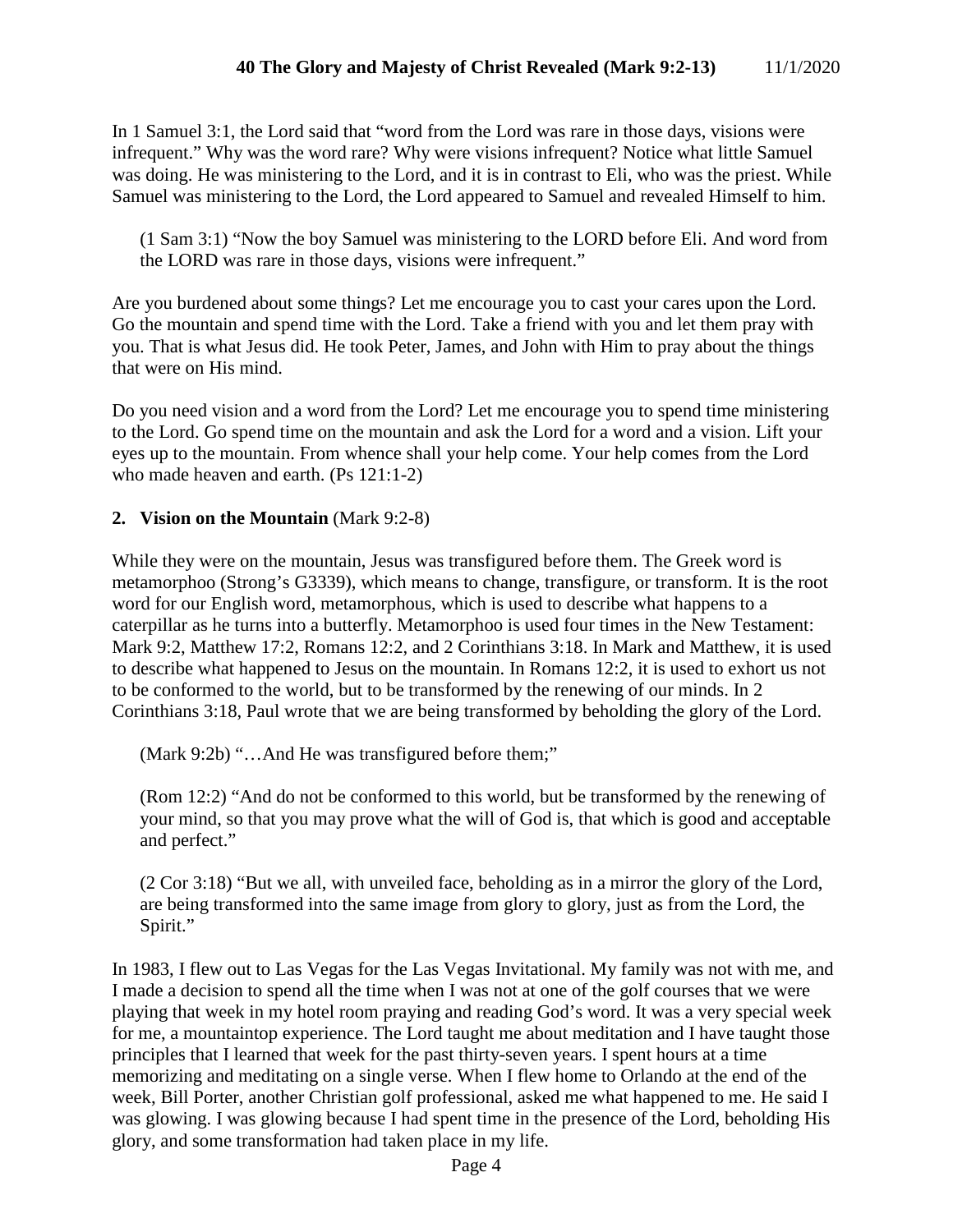# **40 The Glory and Majesty of Christ Revealed (Mark 9:2-13)** 11/1/2020

Mark records that His garments became radiant and exceedingly white, as no launderer on earth can whiten them. Matthew recorded that His face shone like the sun, and His garments became as white as light. Luke said that while He was praying, the appearance of His face became different, and His clothing became white and gleaming. None of the writers were with Jesus. Peter was there, and most scholars believe that John Mark wrote this account with Peter helping him. Luke interviewed as many witnesses as he could to write things in consecutive order. Matthew probably heard Peter, James, and John describe it to him when they got down from the mountain. It is very likely that Luke interviewed all three also. They all got eyewitness accounts and descriptions. All three writers were led and inspired by the Holy Spirit as they wrote this scriptural account.

(Mark 9:3-4) "and His garments became radiant and exceedingly white, as no launderer on earth can whiten them. {4} Elijah appeared to them along with Moses; and they were talking with Jesus."

(Matt 17:2) "And He was transfigured before them; and His face shone like the sun, and His garments became as white as light."

(Luke 9:29) "And while He was praying, the appearance of His face became different, and His clothing *became* white *and* gleaming."

Then, Elijah and Moses appeared, and they were talking with Jesus. They were talking to Jesus about His departure (Luke 9:31). Why did the Father send Elijah and Moses? I believe that Moses represented "the law" and Elijah represented "the prophets," and both together the whole testimony of the Old Testament scriptures. Jesus, the Messiah, the Son of God, was the fulfillment of the Law, represented by Moses. Jesus, was the fulfillment of all the prophecies concerning the Messiah, represented by Elijah.

Jesus' face changed appearance and shone like the sun. When Moses came down from Mount Sinai, where God had given him the ten commandments, the skin of his face shone because he had been speaking with God. When Aaron and the sons of Israel saw Moses, the skin of his face shone, and they were afraid to come near him. So, Moses put a veil on when he was around the sons of Israel, but would take it off when he went to speak with the Lord (Ex 34:34-35). I don't think that it is a coincidence that Moses was there with Jesus.

(Ex 34:29-30) "It came about when Moses was coming down from Mount Sinai (and the two tablets of the testimony *were* in Moses' hand as he was coming down from the mountain), that Moses did not know that the skin of his face shone because of his speaking with Him. {30} So when Aaron and all the sons of Israel saw Moses, behold, the skin of his face shone, and they were afraid to come near him."

(Ex 34:34-35) "But whenever Moses went in before the LORD to speak with Him, he would take off the veil until he came out; and whenever he came out and spoke to the sons of Israel what he had been commanded, {35} the sons of Israel would see the face of Moses, that the skin of Moses' face shone. So Moses would replace the veil over his face until he went in to speak with Him."

The people of Israel were not the only ones that were afraid. Peter said to Jesus, "Rabbi, it is good for us to be here; let us make three tabernacles, one for You, and one for Moses, and one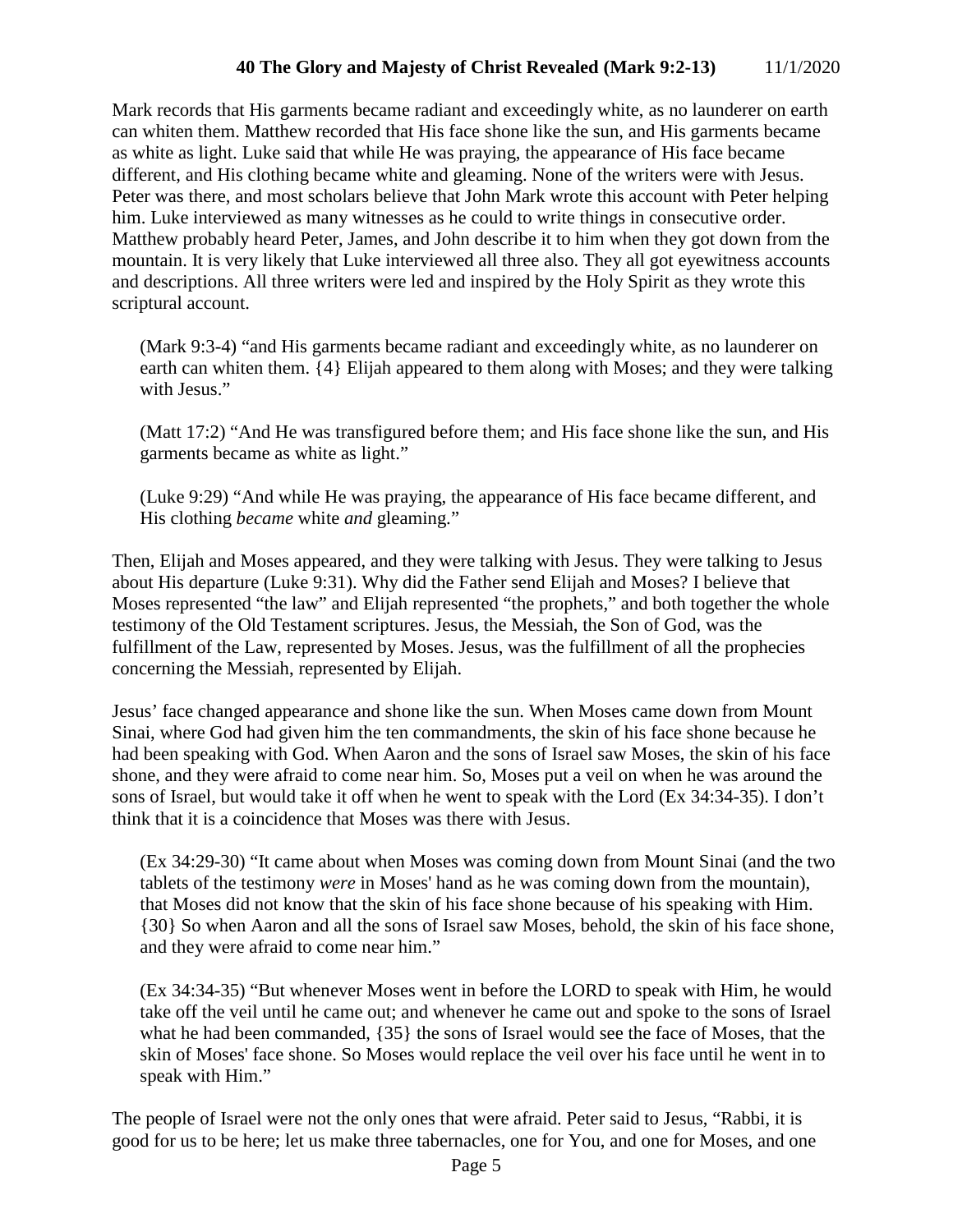for Elijah." Peter was just babbling. He did not know what to say. It says that Peter did not know what to answer, for they became terrified. When Jesus' face changed appearance and shone like the sun, and His clothes became white, it terrified Peter, James, and John.

(Mark 9:5-6) "Peter \*said to Jesus, "Rabbi, it is good for us to be here; let us make three tabernacles, one for You, and one for Moses, and one for Elijah." {6} For he did not know what to answer; for they became terrified."

After Peter suggested building three tabernacles, a cloud formed, and a voice came out of the cloud, saying, "This is My beloved Son, listen to Him!" When they looked around, there was no one with them anymore, except Jesus.

(Mark 9:7-8) "Then a cloud formed, overshadowing them, and a voice came out of the cloud, "This is My beloved Son, listen to Him!" {8} All at once they looked around and saw no one with them anymore, except Jesus alone."

When the Lord spoke to Moses, He said that He would come in a thick cloud, so that the people may hear when I speak with you and may also believe in you forever. God came in a cloud and spoke to Moses and affirmed Moses before the people. God was doing the same thing here. He came in a cloud and spoke so that Peter, James, and John saw the cloud and heard God affirming that Jesus is the Son of God. A week earlier, they had a revelation of who Jesus is. Here on the mountain, they saw and heard God affirm who Jesus is.

(Ex 19:9) "The LORD said to Moses, "Behold, I will come to you in a thick cloud, so that the people may hear when I speak with you and may also believe in you forever." Then Moses told the words of the people to the LORD."

Paul wrote in 1 Timothy 2:5, that there is one God, and one mediator between God and men, the man Christ Jesus. Jesus was qualified to mediate because He was the Son of God, and the fullness of deity dwelt in Him. Therefore, because He was God in the flesh, He could represent and mediate on behalf of God. Jesus was also the Son of Man, and was the man Christ Jesus. Because He was man, and was tempted in all things, He can represent and mediate on behalf of men. God spoke in the cloud and told Peter, James, and John that they were to listen to Jesus. We don't pray to Moses. We don't pray to Elijah. We don't pray to Mary. We don't pray to anyone but God, and our mediator and our access to the Father is Jesus. We pray, "Our Father, who art in heaven…and in the name of Jesus, we pray. Amen."

(1 Tim 2:5) "For *there is* one God, and one mediator between God and men, the man Christ Jesus;"

(Heb 4:14-16) "Therefore, since we have a great high priest who has passed through the heavens, Jesus the Son of God, let us hold fast our confession. {15} For we do not have a high priest who cannot sympathize with our weaknesses, but One who has been tempted in all things as *we are, yet* without sin. {16} Therefore let us draw near with confidence to the throne of grace, so that we may receive mercy and find grace to help in time of need."

When Moses would go to the mountain, the cloud would cover the mountain. We also find that the glory of the Lord rested on Mount Sinai. The sons of Israel saw the cloud, and they also saw the glory of the Lord like a consuming fire on the mountain top. When Peter, James, and John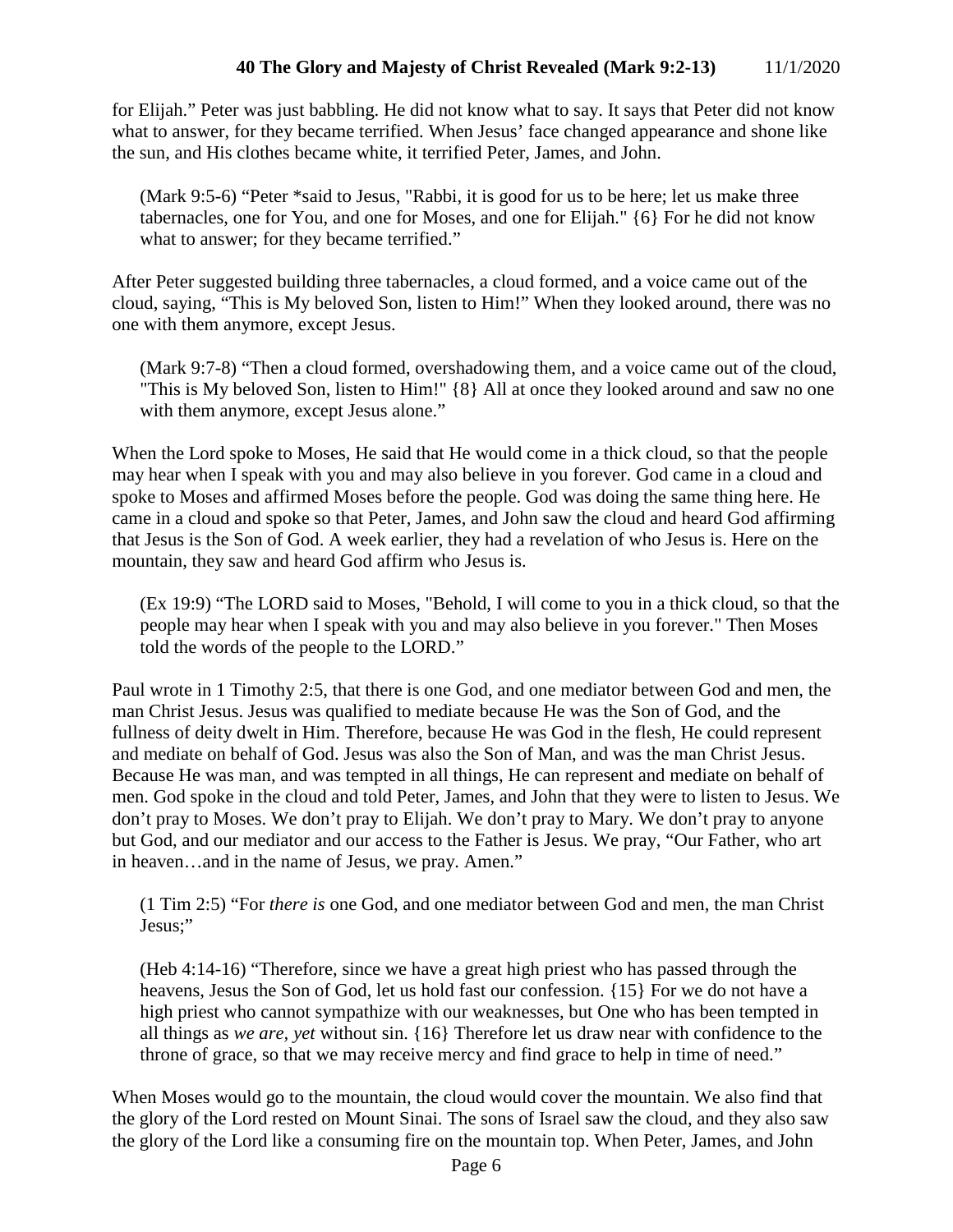saw the appearance of Jesus change, and His clothes become white, they were seeing the glory and majesty of Jesus. When they saw the cloud and heard the Lord speak, they were seeing the glory of God.

(Ex 24:15-17) "Then Moses went up to the mountain, and the cloud covered the mountain. {16} The glory of the LORD rested on Mount Sinai, and the cloud covered it for six days; and on the seventh day He called to Moses from the midst of the cloud. {17} And to the eyes of the sons of Israel the appearance of the glory of the LORD was like a consuming fire on the mountain top."

What is the significance of the transformation? It is that the glory and majesty of Jesus was revealed. In John 1:14, John wrote that the "Word became flesh, and dwelt among us, and we saw His glory, glory as of the only begotten from the Father, full of grace and truth." Where did John see the glory of Jesus? The glory and majesty of Jesus was revealed at the top of this mountain.

(John 1:14) "And the Word became flesh, and dwelt among us, and we saw His glory, glory as of the only begotten from the Father, full of grace and truth."

When Peter wrote his second letter, he said that they did not follow cleverly devised tales when they made known to them the power and coming of the Lord Jesus. He said they were eyewitnesses of His majesty. "For when He (Jesus) received honor and glory from God the Father, such an utterance as this was made to Him by the Majestic Glory, 'This is My beloved Son with whom I am well pleased,' and we ourselves heard this utterance from heaven when we were with him on the holy mountain. Peter and John were both writing about this experience with Jesus on the mountain. They saw and heard the glory and majesty of Christ revealed.

(2 Pet 1:16-18) "For we did not follow cleverly devised tales when we made known to you the power and coming of our Lord Jesus Christ, but we were eyewitnesses of His majesty. {17} For when He received honor and glory from God the Father, such an utterance as this was made to Him by the Majestic Glory, "This is My beloved Son with whom I am wellpleased"— {18} and we ourselves heard this utterance made from heaven when we were with Him on the holy mountain."

Peter also used the word eyewitnesses of His majesty. There is something very important about that word. In both the Old and New Testament, you needed two or three witnesses to confirm every fact. Why did Jesus bring Peter, James, and John up to the mountain? It was not just to pray with them. The three of them were brought there as legal witnesses of the glory and majesty of Jesus being revealed.

(Deut 19:15) "A single witness shall not rise up against a man on account of any iniquity or any sin which he has committed; on the evidence of two or three witnesses a matter shall be confirmed."

(Matt 18:16) "But if he does not listen *to you,* take one or two more with you, so that BY THE MOUTH OF TWO OR THREE WITNESSES EVERY FACT MAY BE CONFIRMED."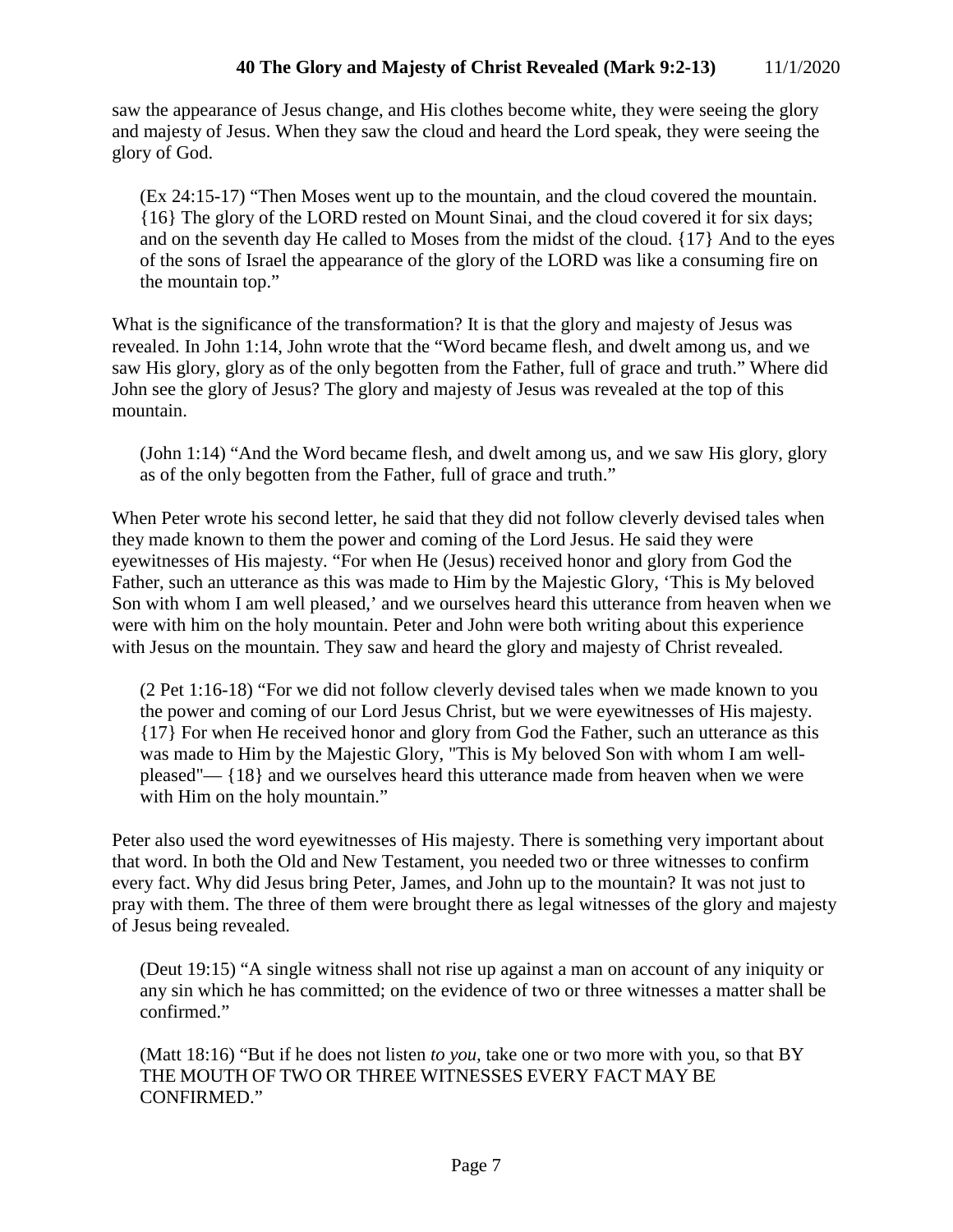### **3. Going Down the Mountain** (Mark 9:9-13)

As much as we would love to stay on the mountain, especially a mountaintop experience like they just had, they had to come down the mountain. We never want these glorious things to end. The good news is that the memories of these mountaintop experiences were recorded and we have them. As they were coming down the mountain, Jesus gave them orders not to relate to anyone what they had seen, until the Son of Man rose from the dead. I think that would be pretty difficult to keep quiet about. They had the other nine apostles to keep this secret from. They had their wives and children. There were many other women and men that accompanied Jesus, and they could not say anything to any of them until after Jesus had risen from the dead. Mark records that they seized upon that statement. The KJV says that they kept that saying within themselves. The ESV says they kept the matter to themselves.

(Mark 9:9-10) "As they were coming down from the mountain, He gave them orders not to relate to anyone what they had seen, until the Son of Man rose from the dead. {10} They seized upon that statement, discussing with one another what rising from the dead meant."

In Luke's account, it says that they kept silent, and reported to no one in those days any of the things which they had seen. Peter, James, and John were obedient to what the Lord commanded. That is a good reminder to all of us that when the Lord commands us to do something, we need to obey. If He tells us to go preach the gospel, we should go preach the gospel. If He tells us not to say anything to anyone, we need to keep the matter to ourselves, just like the apostles did. There would be a time to tell everyone, but they would have to wait until then to tell about this mountaintop experience.

(Luke 9:36) "And when the voice had spoken, Jesus was found alone. And they kept silent, and reported to no one in those days any of the things which they had seen."

The disciples then began to discuss what rising from the dead meant. They had seen Jesus raise Lazarus from the dead (John 11:44). They had seen Jesus raise Jairus' daughter from the dead (Mark 5:42). Yet, they were discussing what rising from the dead meant. This was going to make a lot more sense in the days to come, when Jesus did rise from the dead.

As they continued coming down the mountain, they asked Jesus about why the scribes said that Elijah must come first. He told them that Elijah does come first and restore all things. And then Jesus asked them a question. "How is it written of the Son of Man that He will suffer many things and be treated with contempt?" Jesus has been talking about suffering, being rejected, put to death, and being raised from the dead for weeks. This is burning on His mind. Then, Jesus told them that Elijah had indeed come, and they did to him what they wished, and what had been written of him. The prophecies concerning Elijah had been fulfilled. In Matthew's account, he wrote that when Jesus said that, the disciples understood that He had spoken to them about John the Baptist.

(Mark 9:11-13) "They asked Him, saying, "*Why is it* that the scribes say that Elijah must come first?" {12} And He said to them, "Elijah does first come and restore all things. And *yet* how is it written of the Son of Man that He will suffer many things and be treated with contempt? {13} "But I say to you that Elijah has indeed come, and they did to him whatever they wished, just as it is written of him."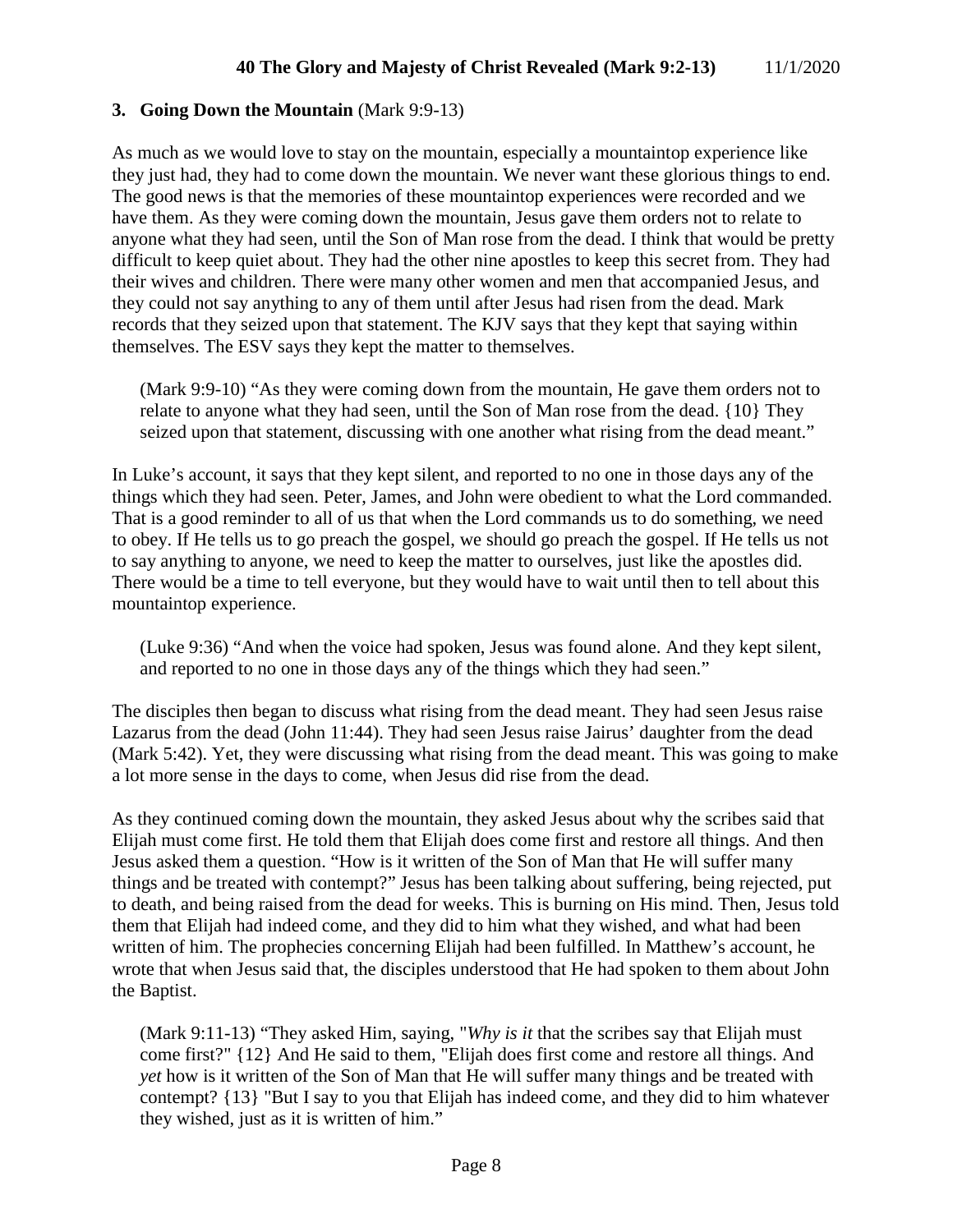(Matt 17:13) "Then the disciples understood that He had spoken to them about John the Baptist.

### **Conclusion and Applications**

In Mark 1:1, Mark wrote, "the beginning of the gospel of Jesus Christ, the Son of God." In John 20:31, John wrote that he had written these things so that we would "believe that Jesus is the Christ, the Son of God." The gospels have been written for this reason.

(Mark 1:1) "The beginning of the gospel of Jesus Christ, the Son of God."

(John 20:31) "but these have been written so that you may believe that Jesus is the Christ, the Son of God; and that believing you may have life in His name."

At Jesus' baptism, the voice came from heaven declaring that Jesus is the Son of God. The attesting miracles that Jesus did attested to the fact that He was the Messiah. The importance of the transfiguration was that the glory and majesty of Jesus Christ, the Son of God, was once again revealed. God revealed it at the beginning of Jesus' ministry, when He was baptized. Jesus is now at the end of His earthly ministry, and is preparing to go to Jerusalem for His departure, and God affirmed His identity one more time.

Let me ask you a question. Do you believe that Jesus is the Christ? Do you believe that He is the Son of God? Do you believe that Jesus lived a sinless life and fulfilled the Law? Do you believe that Jesus fulfilled all the hundreds of prophecies about the Messiah, including that He would die for our sins and be raised from the dead? If you believe, but have never received Jesus Christ into your life, let me give you an opportunity to receive Him right now. If this is your desire, then pray with me.

"Father God, I believe that You sent Jesus Christ, Your Son, to come and take away my sins. I believe that Jesus is the Messiah, and that He died for our sins and that You raised Him from the dead. Jesus, I confess You as Lord. I ask You to come into my life. I am willing to deny myself, take up my cross and follow You. I pray this in Jesus' name. Amen.

This morning, I want us to close with a song called Majesty. His glory and majesty were revealed and we worship His majesty this morning.